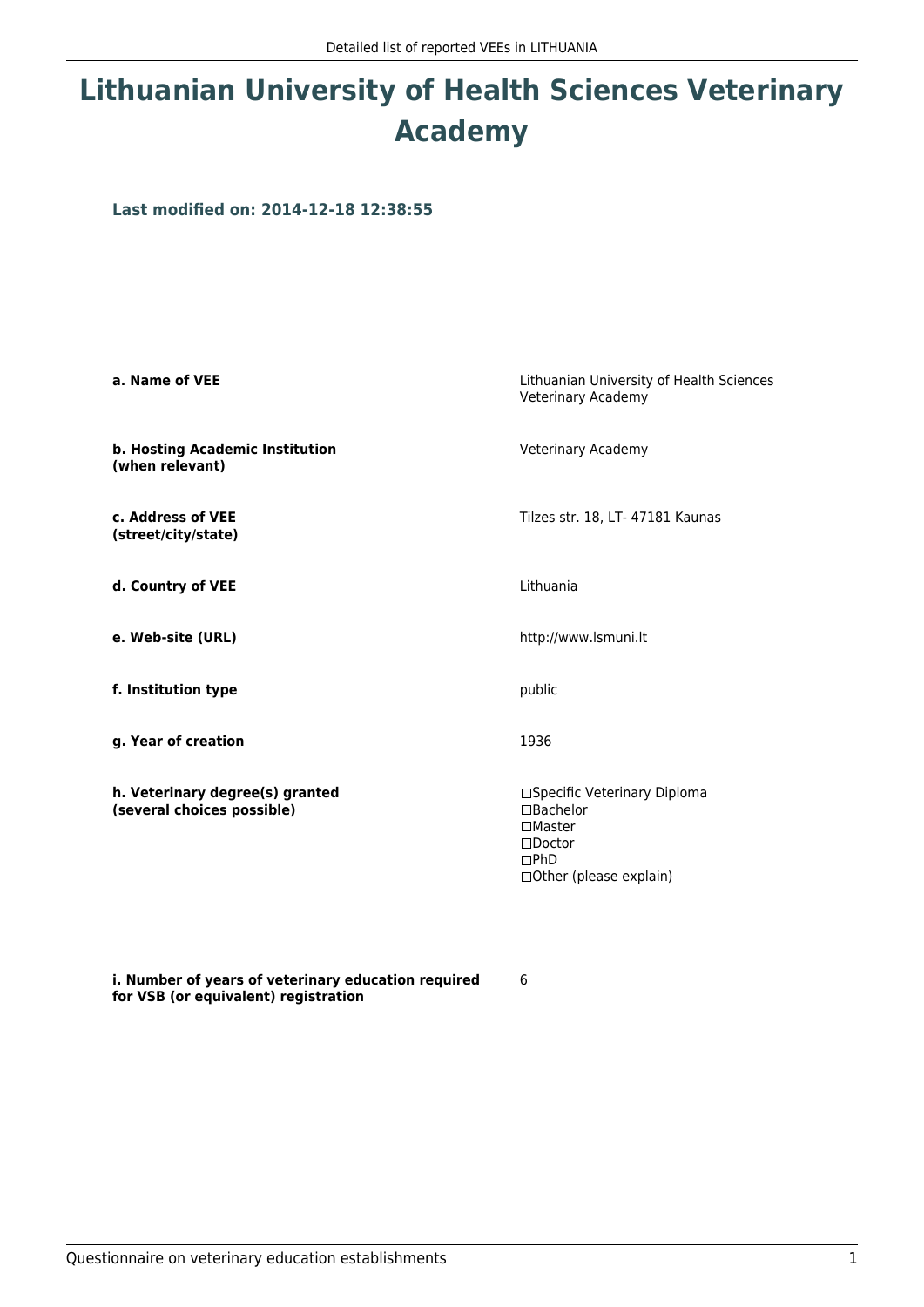## **j. Average number of veterinary students per class**

| within the establishment |  |
|--------------------------|--|
|--------------------------|--|

|                                                                                                   | <b>1st Year</b>                                                                                                                                                       | 101-150                                                       |
|---------------------------------------------------------------------------------------------------|-----------------------------------------------------------------------------------------------------------------------------------------------------------------------|---------------------------------------------------------------|
|                                                                                                   | 2d Year                                                                                                                                                               | 151-200                                                       |
|                                                                                                   | 3d Year                                                                                                                                                               | 101-150                                                       |
|                                                                                                   | 4th Year                                                                                                                                                              | 101-150                                                       |
|                                                                                                   | 5th Year                                                                                                                                                              | 101-150                                                       |
|                                                                                                   | 6th Year                                                                                                                                                              | 51-100                                                        |
|                                                                                                   | 7th Year                                                                                                                                                              |                                                               |
| k. Average number of veterinary graduates per year<br>from the establishment                      | 101-150                                                                                                                                                               |                                                               |
| I. Minimum education required for admission to the<br>establishment<br>(several choices possible) | ⊠High School University Entrance<br>Qualification<br>□Pre-Veterinary Science Diploma<br>□Pre-Veterinary Science Degree<br>□Other specific VEE entrance qualifications |                                                               |
| m. Is there a selection procedure at<br>(several choices possible)                                | ⊠National level<br>⊠State level<br>□Establishment level                                                                                                               |                                                               |
| n. National accreditation/certification/approval                                                  | Yes                                                                                                                                                                   |                                                               |
|                                                                                                   | <b>Accrediting agency:</b>                                                                                                                                            |                                                               |
|                                                                                                   | <b>Name of the Agency</b>                                                                                                                                             | Centre for<br>quality<br>assessment in<br>higher<br>education |
|                                                                                                   |                                                                                                                                                                       |                                                               |
|                                                                                                   | <b>Address of the</b><br><b>Agency</b>                                                                                                                                | A. Gostauto<br>str. 12,<br>LT-01108,<br>Vilnius               |
|                                                                                                   | <b>Country of the</b><br><b>Agency</b>                                                                                                                                | Lithuania                                                     |
|                                                                                                   | Date granted (yyyy-<br>mm-dd)                                                                                                                                         | 0000-00-00                                                    |